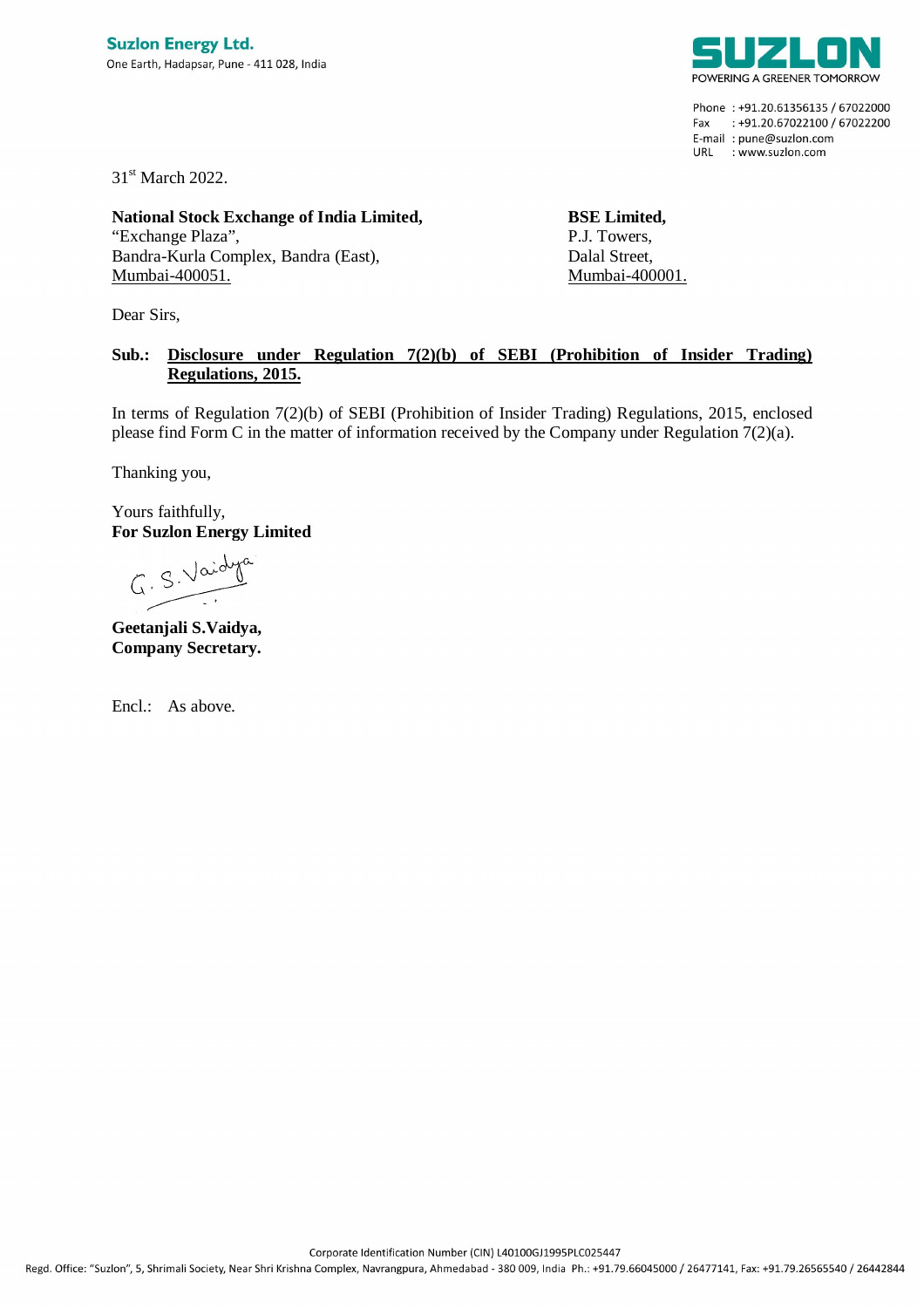## **FORM C SEBI (Prohibition of Insider Trading) Regulations, 2015 [Regulation 7(2) read with Regulation 6(2) - Continual disclosure]**

| Name of the company: Suzion Energy Limited (CIN: L40100GJ1995PLC025447) ("SEL")<br>ISIN of the company: INE040H01021                                     |                                                     |                                                                                     |              |                       |                                                                                       |          |                 |                                                                   |                                                                                      |          |                                                                          |          |                                  |                                          |                                                                                                          |      |
|----------------------------------------------------------------------------------------------------------------------------------------------------------|-----------------------------------------------------|-------------------------------------------------------------------------------------|--------------|-----------------------|---------------------------------------------------------------------------------------|----------|-----------------|-------------------------------------------------------------------|--------------------------------------------------------------------------------------|----------|--------------------------------------------------------------------------|----------|----------------------------------|------------------------------------------|----------------------------------------------------------------------------------------------------------|------|
| Details of change in holding of Securities of Promoter, Employee or Director of a listed company and other such persons as mentioned in Regulation 6(2). |                                                     |                                                                                     |              |                       |                                                                                       |          |                 |                                                                   |                                                                                      |          |                                                                          |          |                                  |                                          |                                                                                                          |      |
| Name, PAN, CIN/DIN & address with contact<br>nos                                                                                                         | Category of Person<br>(Promoters/<br>KMP/Directors/ | Securities held prior to acquisition/disposal                                       |              |                       | Securities acquired/Disposed                                                          |          |                 | Securities held post acquisition/disposal                         |                                                                                      |          | Date of allotment advise/acquisition<br>of shares/sale of shares specify |          | Date of intimation<br>to company | Mode of<br>acquisition /<br>disposal (on | Exchange on which<br>the trade was<br>executed                                                           |      |
|                                                                                                                                                          | mmediate relative<br>to/others, etc.                | Type of security<br>For eg. - Shares<br>Warrants,<br>Convertible<br>Debentures, etc | No.          | % of share<br>holding | Type of security<br>(For eg. - Shares,<br>Warrants,<br>Convertible<br>Debentures, etc | No.      | Value in Rupees | <b>Tranaction Type</b><br>(Buy/Sale<br>/Pledge/Revoke/<br>Invoke) | Type of security<br>For eg. - Shares,<br>Warrants,<br>Convertible<br>Debentures, etc | No.      | % of share-<br>holding                                                   | From     | To                               |                                          | market / public /<br>rights /<br>preferential offer<br>off market / Inter<br>se transfer, ESOPs<br>etc.) |      |
|                                                                                                                                                          | $\overline{2}$                                      | 3                                                                                   | 4            |                       | 5                                                                                     | 6        | $\overline{7}$  | 8                                                                 | 9                                                                                    | 10       |                                                                          | 11       | $\overline{12}$                  | 13                                       | 14                                                                                                       | 15   |
| Paid-up capital:                                                                                                                                         |                                                     |                                                                                     | 9217444037   |                       |                                                                                       |          |                 |                                                                   |                                                                                      |          |                                                                          |          |                                  |                                          |                                                                                                          |      |
| Name: Jitendra R.Tanti                                                                                                                                   | Promoter                                            | Equity                                                                              | 25123000     | 0.27                  | Equity                                                                                | 16100000 | N.A.            | Sell by way of                                                    | Equity                                                                               | 9023000  | 0.10                                                                     | 31-03-22 | 31-03-22                         | 31-03-22                                 | Off Market                                                                                               | N.A. |
| (Transferor)                                                                                                                                             | Group                                               | <b>Shares</b>                                                                       |              |                       | Shares                                                                                |          |                 | Gift                                                              | Shares                                                                               |          |                                                                          |          |                                  |                                          | Disposal in                                                                                              |      |
| PAN: AARPT6364R                                                                                                                                          |                                                     |                                                                                     | Refer Note 2 |                       |                                                                                       |          |                 |                                                                   |                                                                                      |          |                                                                          |          |                                  |                                          | terms of Gift                                                                                            |      |
| DIN / CIN: N.A.                                                                                                                                          |                                                     |                                                                                     | below        |                       |                                                                                       |          |                 |                                                                   |                                                                                      |          |                                                                          |          |                                  |                                          | Deed dated                                                                                               |      |
| Florida<br>Estate,<br>Address:                                                                                                                           |                                                     |                                                                                     |              |                       |                                                                                       |          |                 |                                                                   |                                                                                      |          |                                                                          |          |                                  |                                          | 31.03.22                                                                                                 |      |
| Bungalow No.79, Keshav Nagar                                                                                                                             |                                                     |                                                                                     |              |                       |                                                                                       |          |                 |                                                                   |                                                                                      |          |                                                                          |          |                                  |                                          |                                                                                                          |      |
| Mundhwa, Pune-411036                                                                                                                                     |                                                     |                                                                                     |              |                       |                                                                                       |          |                 |                                                                   |                                                                                      |          |                                                                          |          |                                  |                                          |                                                                                                          |      |
| Tel. No.020-26150131                                                                                                                                     |                                                     |                                                                                     |              |                       |                                                                                       |          |                 |                                                                   |                                                                                      |          |                                                                          |          |                                  |                                          |                                                                                                          |      |
| Name: Sangita V.Tanti                                                                                                                                    | Promoter                                            | Equity                                                                              | 70182000     | 0.76                  | Equity                                                                                | 70182000 | N.A             | Sell by way of                                                    | Equity                                                                               | $\Omega$ | 0.00                                                                     | 31-03-22 | $31-03-22$                       | 31-03-22                                 | Off Market                                                                                               | N.A. |
| (Transferor)                                                                                                                                             | Group                                               | Shares                                                                              |              |                       | Shares                                                                                |          |                 | Gift                                                              | Shares                                                                               |          |                                                                          |          |                                  |                                          | Disposal in                                                                                              |      |
| PAN: AARPT6365Q                                                                                                                                          |                                                     |                                                                                     |              |                       |                                                                                       |          |                 |                                                                   |                                                                                      |          |                                                                          |          |                                  |                                          | terms of Gift                                                                                            |      |
| DIN / CIN: N.A.                                                                                                                                          |                                                     |                                                                                     |              |                       |                                                                                       |          |                 |                                                                   |                                                                                      |          |                                                                          |          |                                  |                                          | Deed dated                                                                                               |      |
| Address: Bunglow No. 80 and                                                                                                                              |                                                     |                                                                                     |              |                       |                                                                                       |          |                 |                                                                   |                                                                                      |          |                                                                          |          |                                  |                                          | 31.03.22                                                                                                 |      |
| 80A, Florida Estate,                                                                                                                                     |                                                     |                                                                                     |              |                       |                                                                                       |          |                 |                                                                   |                                                                                      |          |                                                                          |          |                                  |                                          |                                                                                                          |      |
| Keshav Nagar, Mundhwa,                                                                                                                                   |                                                     |                                                                                     |              |                       |                                                                                       |          |                 |                                                                   |                                                                                      |          |                                                                          |          |                                  |                                          |                                                                                                          |      |
| Pune-411036                                                                                                                                              |                                                     |                                                                                     |              |                       |                                                                                       |          |                 |                                                                   |                                                                                      |          |                                                                          |          |                                  |                                          |                                                                                                          |      |
| Tel. No.020-26150131                                                                                                                                     |                                                     |                                                                                     |              |                       |                                                                                       |          |                 |                                                                   |                                                                                      |          |                                                                          |          |                                  |                                          |                                                                                                          |      |
| Name: Lina J.Tanti (Transferor)                                                                                                                          | Promoter                                            | Equity                                                                              | 70182000     | 0.76                  | Equity                                                                                | 70182000 | N.A.            | Sell by way of                                                    | Equity                                                                               | $\Omega$ | 0.00                                                                     | 31-03-22 | 31-03-22                         | $31-03-22$                               | <b>Off Market</b>                                                                                        | N.A. |
| PAN: AARPT6366P                                                                                                                                          | Group                                               | Shares                                                                              |              |                       | Shares                                                                                |          |                 | Gift                                                              | Shares                                                                               |          |                                                                          |          |                                  |                                          | Disposal in<br>terms of Gift                                                                             |      |
| DIN / CIN: N.A.                                                                                                                                          |                                                     |                                                                                     |              |                       |                                                                                       |          |                 |                                                                   |                                                                                      |          |                                                                          |          |                                  |                                          | Deed dated                                                                                               |      |
| Florida<br>Address:<br>Estate,                                                                                                                           |                                                     |                                                                                     |              |                       |                                                                                       |          |                 |                                                                   |                                                                                      |          |                                                                          |          |                                  |                                          | 31.03.22                                                                                                 |      |
| Bungalow No.79, Keshav Nagar,                                                                                                                            |                                                     |                                                                                     |              |                       |                                                                                       |          |                 |                                                                   |                                                                                      |          |                                                                          |          |                                  |                                          |                                                                                                          |      |
| Mundhwa, Pune-411036                                                                                                                                     |                                                     |                                                                                     |              |                       |                                                                                       |          |                 |                                                                   |                                                                                      |          |                                                                          |          |                                  |                                          |                                                                                                          |      |
| Tel. No.020-26150131                                                                                                                                     |                                                     |                                                                                     |              |                       |                                                                                       |          |                 |                                                                   |                                                                                      |          |                                                                          |          |                                  |                                          |                                                                                                          |      |
| Name: Pranav T.Tanti                                                                                                                                     | Promoter                                            | Equity                                                                              | 1000         | 0.00                  | Equity                                                                                | 1000     | N.A.            | Sell by way of                                                    | Equity                                                                               |          | 0.00                                                                     | 31-03-22 | 31-03-22                         | 31-03-22                                 | Off Market                                                                                               | N.A. |
| (Transferor)                                                                                                                                             | Group                                               | Shares                                                                              |              |                       | Shares                                                                                |          |                 | Gift                                                              | Shares                                                                               |          |                                                                          |          |                                  |                                          | Disposal in                                                                                              |      |
| PAN: ADJPT9753B                                                                                                                                          |                                                     |                                                                                     | Refer Note 1 |                       |                                                                                       |          |                 |                                                                   |                                                                                      |          |                                                                          |          |                                  |                                          | terms of Gift                                                                                            |      |
| DIN / CIN: N.A.                                                                                                                                          |                                                     |                                                                                     | below        |                       |                                                                                       |          |                 |                                                                   |                                                                                      |          |                                                                          |          |                                  |                                          | Deed dated                                                                                               |      |
| Address:<br>Florida<br>Estate,                                                                                                                           |                                                     |                                                                                     |              |                       |                                                                                       |          |                 |                                                                   |                                                                                      |          |                                                                          |          |                                  |                                          | 31.03.22                                                                                                 |      |
| Bungalow No.29/30,<br>Keshav                                                                                                                             |                                                     |                                                                                     |              |                       |                                                                                       |          |                 |                                                                   |                                                                                      |          |                                                                          |          |                                  |                                          |                                                                                                          |      |
| Nagar, Mundhwa, Pune-411036                                                                                                                              |                                                     |                                                                                     |              |                       |                                                                                       |          |                 |                                                                   |                                                                                      |          |                                                                          |          |                                  |                                          |                                                                                                          |      |
| Tel. No.020-26150131                                                                                                                                     |                                                     |                                                                                     |              |                       |                                                                                       |          |                 |                                                                   |                                                                                      |          |                                                                          |          |                                  |                                          |                                                                                                          |      |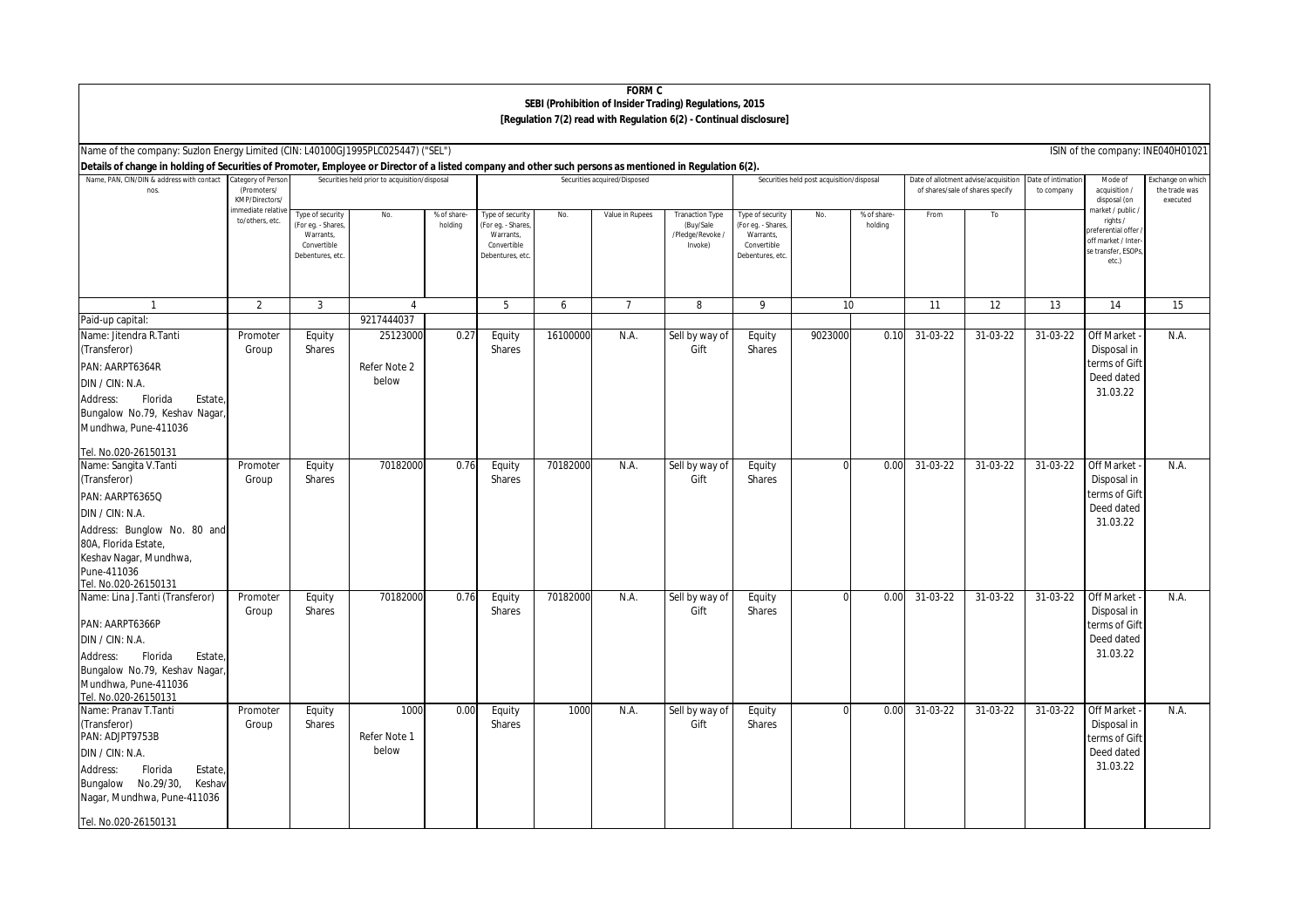| Name: Nidhi T.Tanti (Transferor)<br>PAN: ADJPT9754G<br>DIN / CIN: N.A.<br>Address:<br>Florida<br>Estate,<br>Bungalow No.29/30,<br>Keshav<br>Nagar, Mundhwa, Pune-411036<br>Tel. No.020-26150131 | Promoter<br>Group | Equity<br>Shares | 3052000                            | 0.03 | Equity<br>Shares | 3052000   | N.A. | Sell by way of<br>Gift        | Equity<br>Shares |           | 0.00 | 31-03-22       | 31-03-22 | 31-03-22   | Off Market -<br>Disposal in<br>terms of Gift<br>Deed dated<br>31.03.22            | N.A  |
|-------------------------------------------------------------------------------------------------------------------------------------------------------------------------------------------------|-------------------|------------------|------------------------------------|------|------------------|-----------|------|-------------------------------|------------------|-----------|------|----------------|----------|------------|-----------------------------------------------------------------------------------|------|
| Name: Rajan V.Tanti<br>(Transferor)<br>PAN: AFIPT0671F<br>DIN / CIN: N.A.<br>Address: Bunglow No. 80 And<br>80A, Florida Estate, Keshav<br>Nagar, Mundhwa, Pune-411036<br>Tel. No.020-26150131  | Promoter<br>Group | Equity<br>Shares | 16605000                           | 0.18 | Equity<br>Shares | 16605000  | N.A. | Sell by way of<br>Gift        | Equity<br>Shares | $\Omega$  | 0.00 | $31-03-22$     | 31-03-22 | 31-03-22   | <b>Off Market</b><br>Disposal in<br>terms of Gift<br>Deed dated<br>31.03.22       | N.A. |
| Name: Brij J.Tanti (Transferor)<br>PAN: AFIPT4629M<br>DIN / CIN: N.A.<br>Florida<br>Address:<br>Estate,<br>Bungalow No.79, Kesavnagar,<br>Mundhwa, Pune-411036<br>Tel. No.020-26150131          | Promoter<br>Group | Equity<br>Shares | 37117000                           | 0.40 | Equity<br>Shares | 37117000  | N.A. | Sell by way of<br>Gift        | Equity<br>Shares | $\Omega$  | 0.00 | 31-03-22       | 31-03-22 | 31-03-22   | <b>Off Market</b><br>Disposal in<br>terms of Gift<br>Deed dated<br>31.03.22       | N.A. |
| Name: Trisha J.Tanti (Transferor)<br>PAN: AFIPT4641R<br>DIN / CIN: N.A.<br>Florida<br>Estate,<br>Address:<br>Bungalow No.79, Kesavnagar,<br>Mundhwa, Pune-411036<br>Tel. No.020-26150131        | Promoter<br>Group | Equity<br>Shares | 15120000                           | 0.16 | Equity<br>Shares | 15120000  | N.A. | Sell by way of<br>Gift        | Equity<br>Shares | $\Omega$  | 0.00 | $31 - 03 - 22$ | 31-03-22 | 31-03-22   | <b>Off Market</b><br>Disposal in<br>terms of Gift<br>Deed dated<br>31.03.22       | N.A. |
| Name: Rambhaben Ukabhai<br>(Acquirer)<br>PAN: AASPT6381R<br>DIN / CIN: N.A.<br>Address: Bunglow 29/30, Florida<br>Estate,<br>Kesavnagar, Mundhwa,<br>Pune-411036<br>Tel. No.020-26150131        | Promoter<br>Group | Equity<br>Shares | 123569000<br>Refer Note 1<br>below | 1.34 | Equity<br>Shares | 228359000 | N.A. | Acquisition by<br>way of Gift | Equity<br>Shares | 351928000 | 3.82 | $31-03-22$     | 31-03-22 | $31-03-22$ | Off Market<br>Acquisition<br>in terms of<br><b>Gift Deed</b><br>dated<br>31.03.22 | N.A. |

*Note : "Securities" shall have the meaning as defined under regulation 2(1)(i) of SEBI (Prohibition of Insider Trading) Regulations, 2015.*